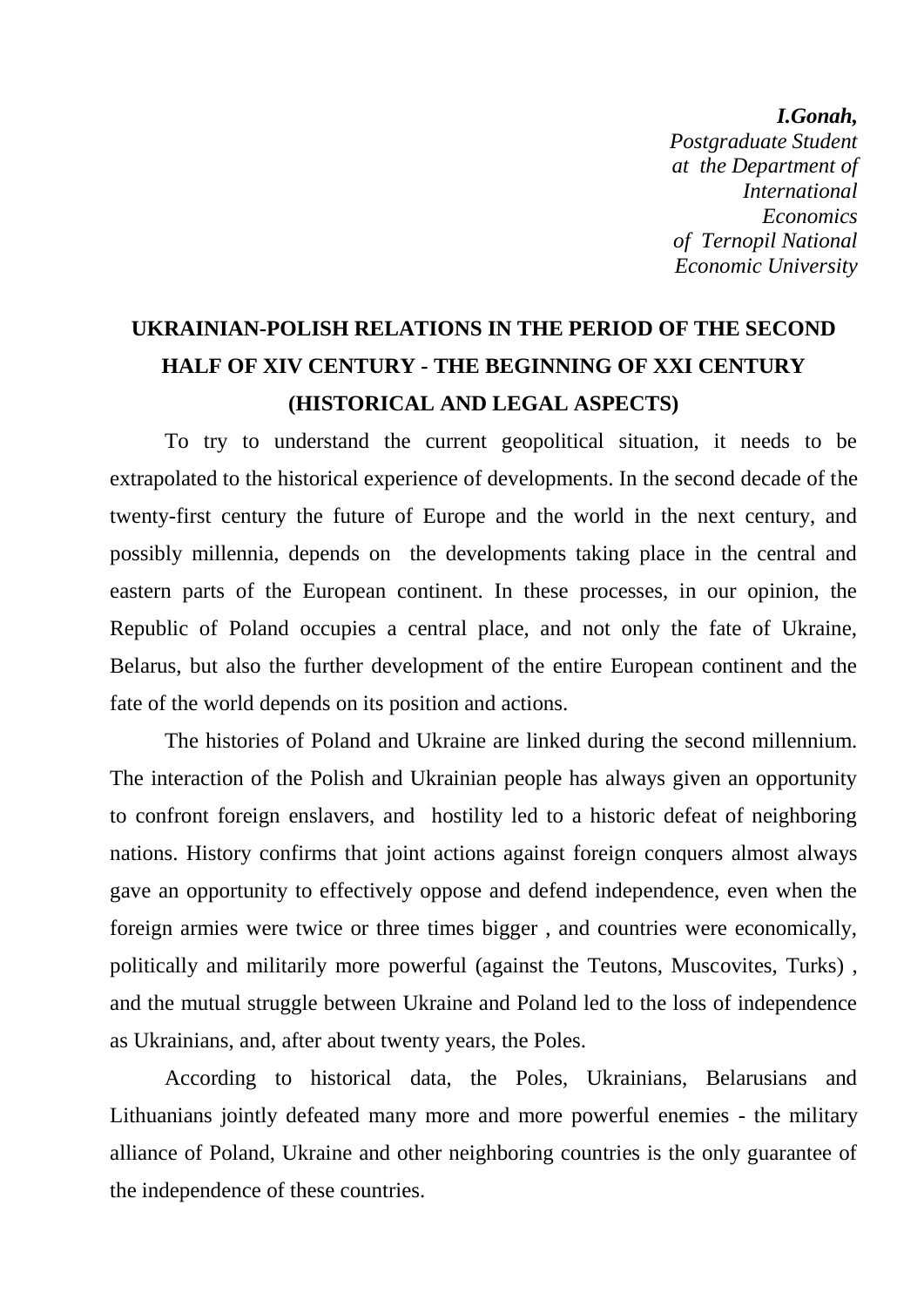The legal norms adopted by the Republic of Poland are an attempt to legislate myths of Polish-Ukrainian history: to justify the actions of the Polish side and to blame the actions of the Ukrainian side in the first half of the 20th century, is an attempt to influence the Ukrainian state, to depreciate Ukrainian citizenship and to be used as a legal basis for further occupation of part of Ukrainian territory.

The article proposes Ukraine to adopt legal rules as a response to the Polish Laws for their "neutralization", ensuring the protection of Ukrainian national interests and Ukrainian citizens from persecution for their views and free expressions, and to establish a balance in intergovernmental and interethnic Polish-Ukrainian relations, which will result establishment of friendly relations between Ukraine and the Republic of Poland.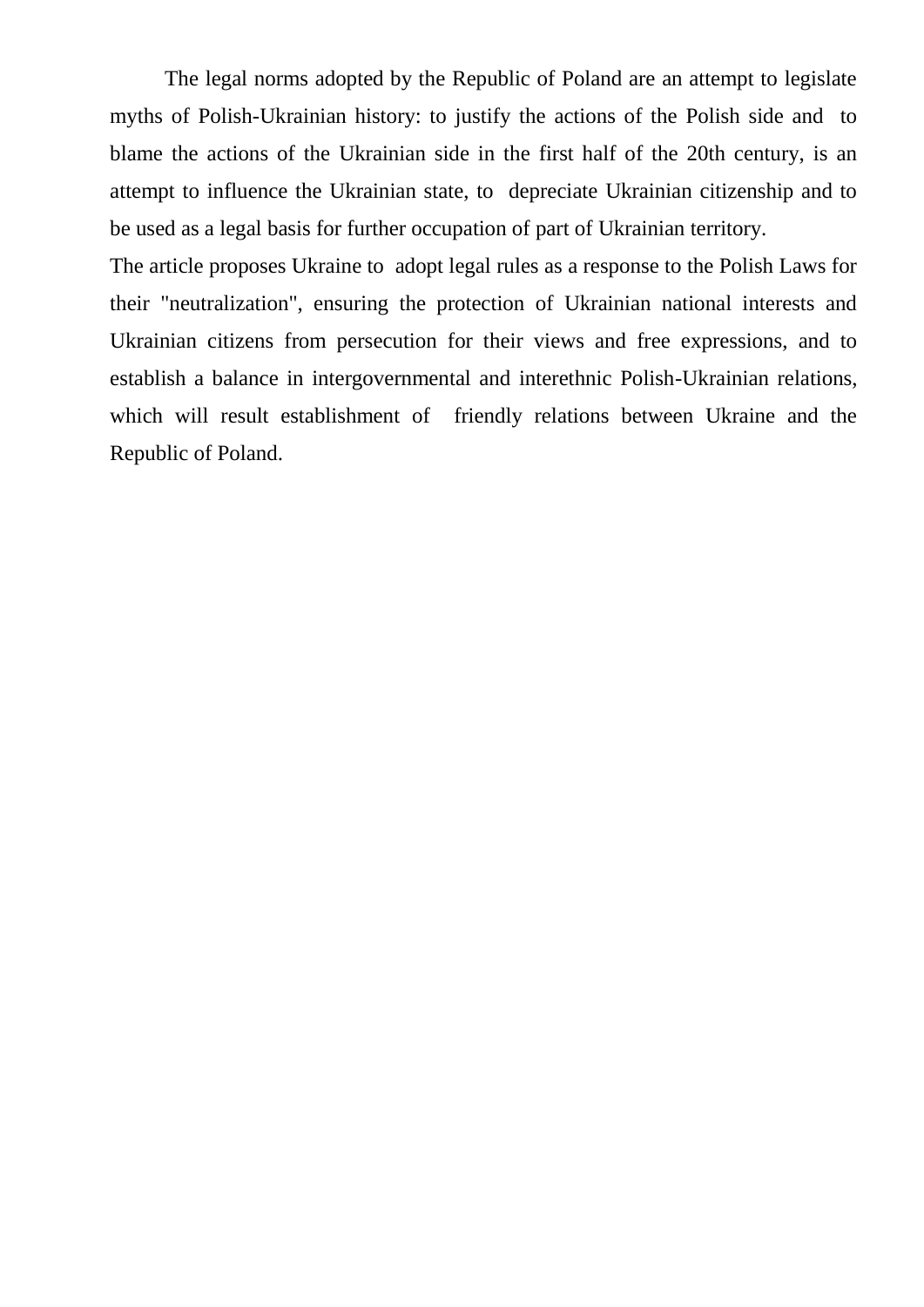*Master of Law, Chief Specialist of the Sector of Control and Information Support of the Regional Department of the State Property Fund of Ukraine in Sumy Oblast*

### **CORRUPTION RISKS: CONCEPT AND MEANS OF THEIR MINIMIZATION**

Corruption is one of the most dangerous threats to human rights, democracy, the rule of law, integrity and social justice, it hinders economic development and threatens the proper and equitable functioning of the state and society. Therefore, the resolution of the problem of corruption is one of the priority directions of the state's development.

The purpose of the work is to identify the means of minimizing corruption risks in Ukraine.

Corrupt risk is, first and foremost, an appropriate fact (action, state) that creates conditions for committing corruption offenses by persons authorized to perform state and local government functions and poses a danger of negative consequences for vital interests of the individual, society, and the state. Corrupt risks are classified according to different criteria.

The process of managing corruption risks in the system of public administration includes several components: identification of corruption risk; analysis of corruption risk; corruption risk assessment; development and implementation of measures to reduce (or minimize) corruption risk; evaluation of measures taken to minimize corruption risk.

There is no single mechanism for managing corruption risks, and the procedure for identifying and assessing corruption risks is formal.

Removal of formalism requires the expansion of procedural forms of interaction between individuals and subjects of power, providing natural and legal persons with additional procedural guarantees of influence on the progress of the procedure, specifying the scope of competence of specific subjects of management.

#### *K. Zaika,*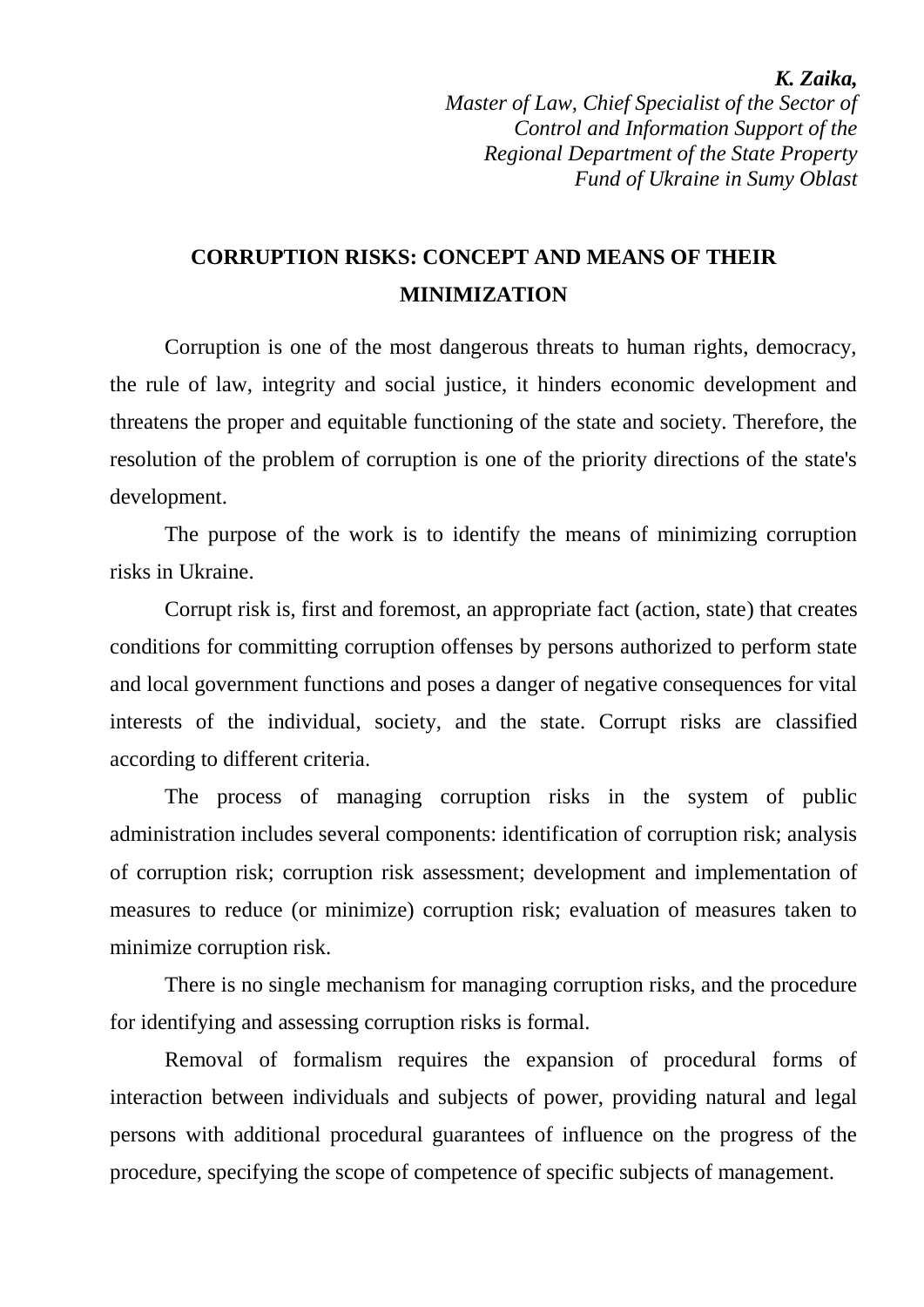*Malanchuk P. M., deputy of the department of criminal prosecution disciplines and lawsuits Educational and Scientific Institute of Law Sumy State University*

### **INSTRUMENTS OF LEGALIZATION OF INCOME RECEIVED BY CRIMINAL LAW**

The research is aimed at the purpose of concluding the concurrence of the original domestic and national knowledge, which is distinguished in the responses of the native investigations of the methods of alloying of the droids, which are obtained by the destructive paths. The recognition of the associations of the development of the country as a foreign currency and its influence on the sustainability of the financial system of the Ukraine.

The purpose of the article is a review of the tools of alloying of the products, which are used for removing the paths, and also for the development of the system's analysis of the most commonly used partial circuits for the removal of ingots in the Ukraine. In the country authorities' interagency regarding the use of cryptography is completely identical.

It is possible to monitor the use of the technical equipment to use Bitcoin to recycle the grills. This workshop is made up of a decader and more intellectually mundane.

Also, the author provided the necessary recommendations to improve legal regulation of this problem in Ukraine.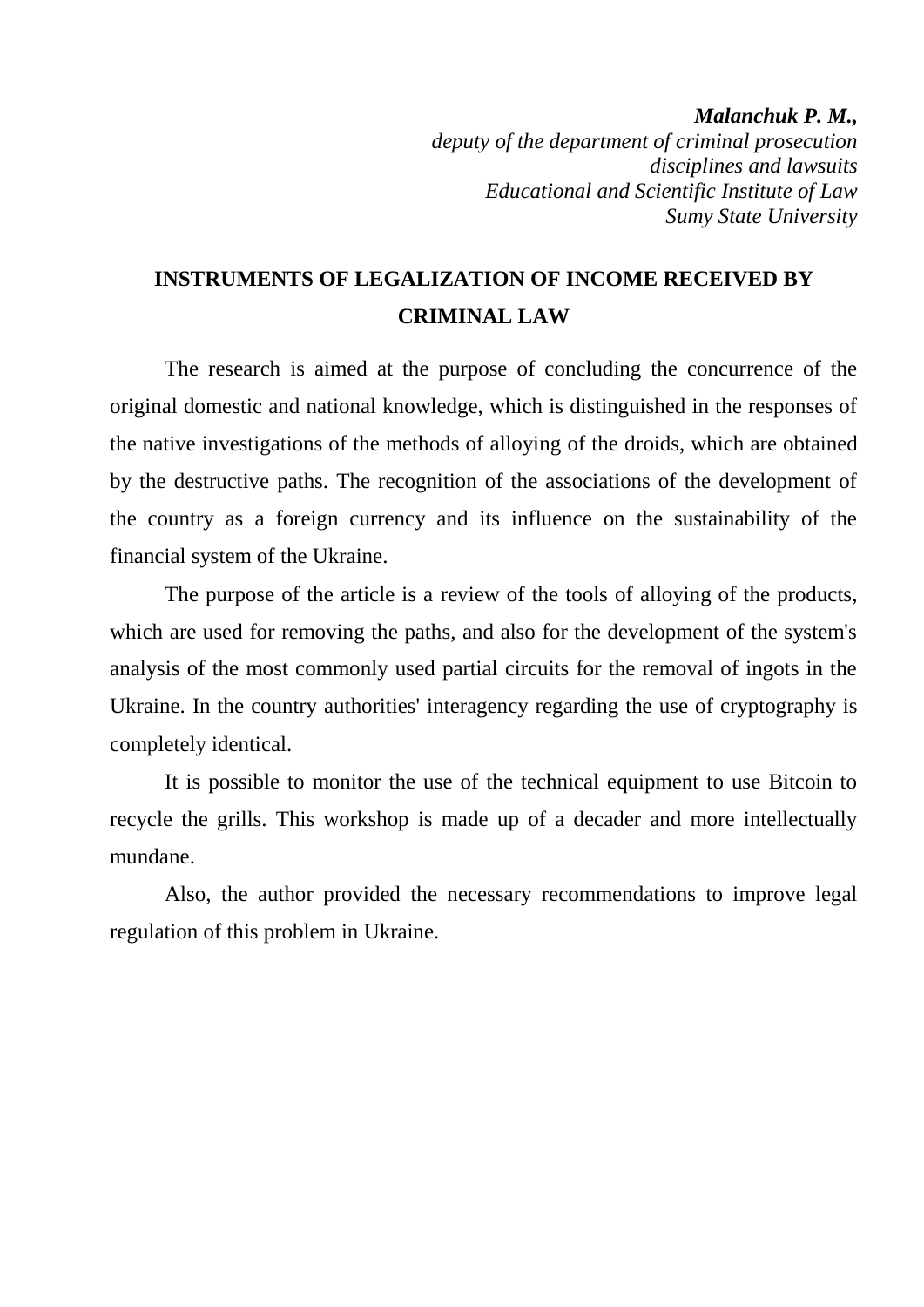*Kondratenko V. N., Candidate of Juridical Sciences, Associate Professor, Department of Branch Law and Law Enforcement Activity, Volodymyr Vynnychenko Central Ukrainian State Pedagogical University*

# **PRESSING QUESTIONS OF PERFECTION OF ADMINISTRATIVE FACILITIES OF PROFESSIONAL ORIENTATION OF PERSONS WITH DISABILITY**

In the article grounded, that the administrative providing of right to work envisages including to her of totality of corresponding legal facilities of sent to realization of professional orientation that is one of basic constituents of labor activity and effective social integration. A professional orientation comes forward as an obligatory link of realization of right to work of persons with disability, that assists forming and decision for such people of professional interests, capabilities, reason to active labor activity.

It is offered that the system of administrative backer-ups of professional orientation of persons with disability includes the following: а) legal positions, in that the legal mechanism of providing of right for persons is envisaged with disability on labor due to realization of the professional informing, advising, selection and selection; b) the ratified order of grant of orientation services by the competent organs of public administration, separate public institutions, and also forms and directions of their cooperation; c) organizational activity of public and executive branches of local self-government, their public and official servants authorities in relation to organization and realization of orientation work.

An argumentation is given, that the home system of professional orientation on all links has ineffective character, as administrative facilities of her providing are envisaged by a legislation head mainly for formal realization of imperious plenary powers of competent organs of public administration. In connection with what, first of all, it follows a general order to confirm Plan of actions in relation to development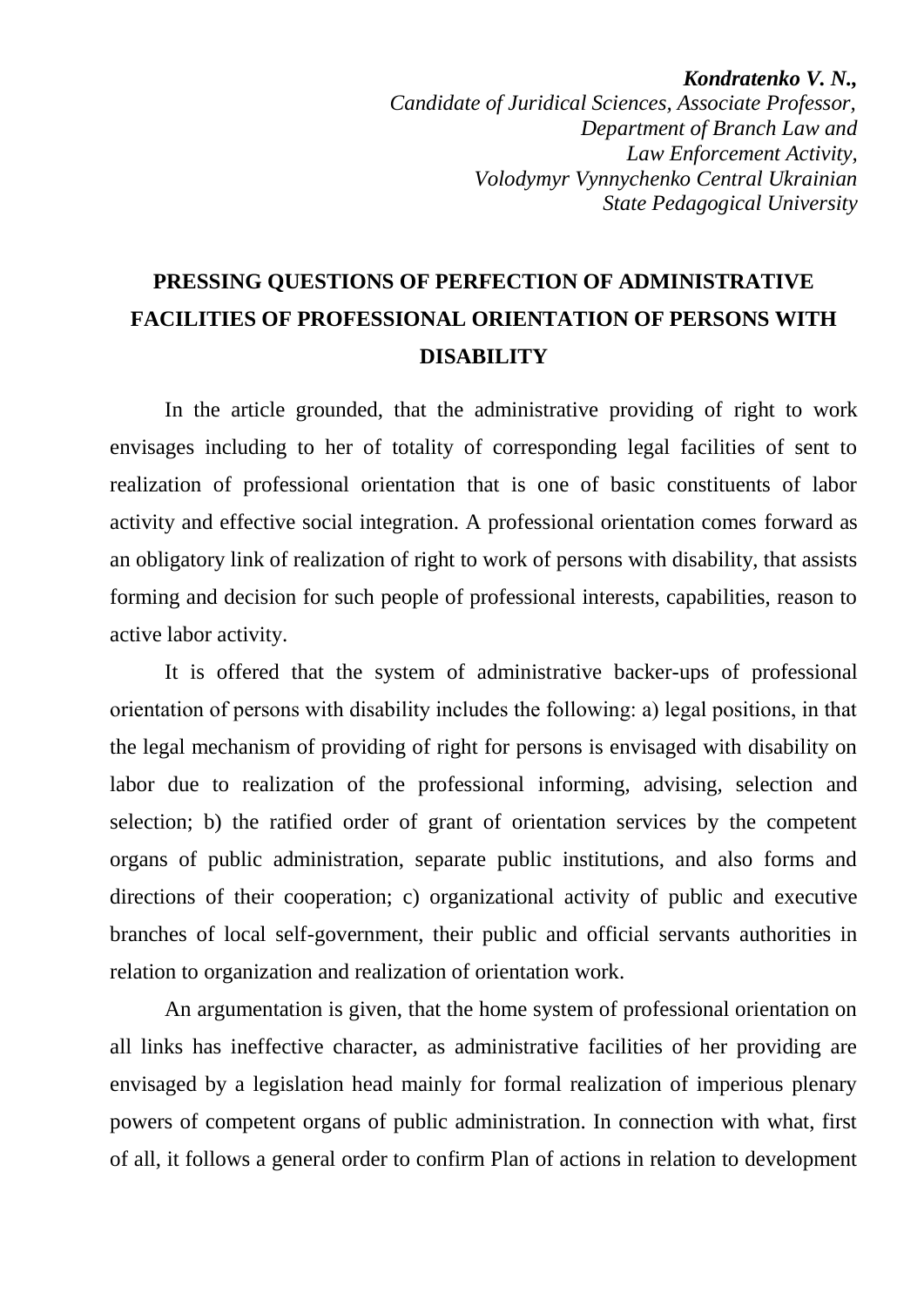of professional orientation of persons with disability 2022 to and to use the offered Typical order of grant of services in a professional orientation.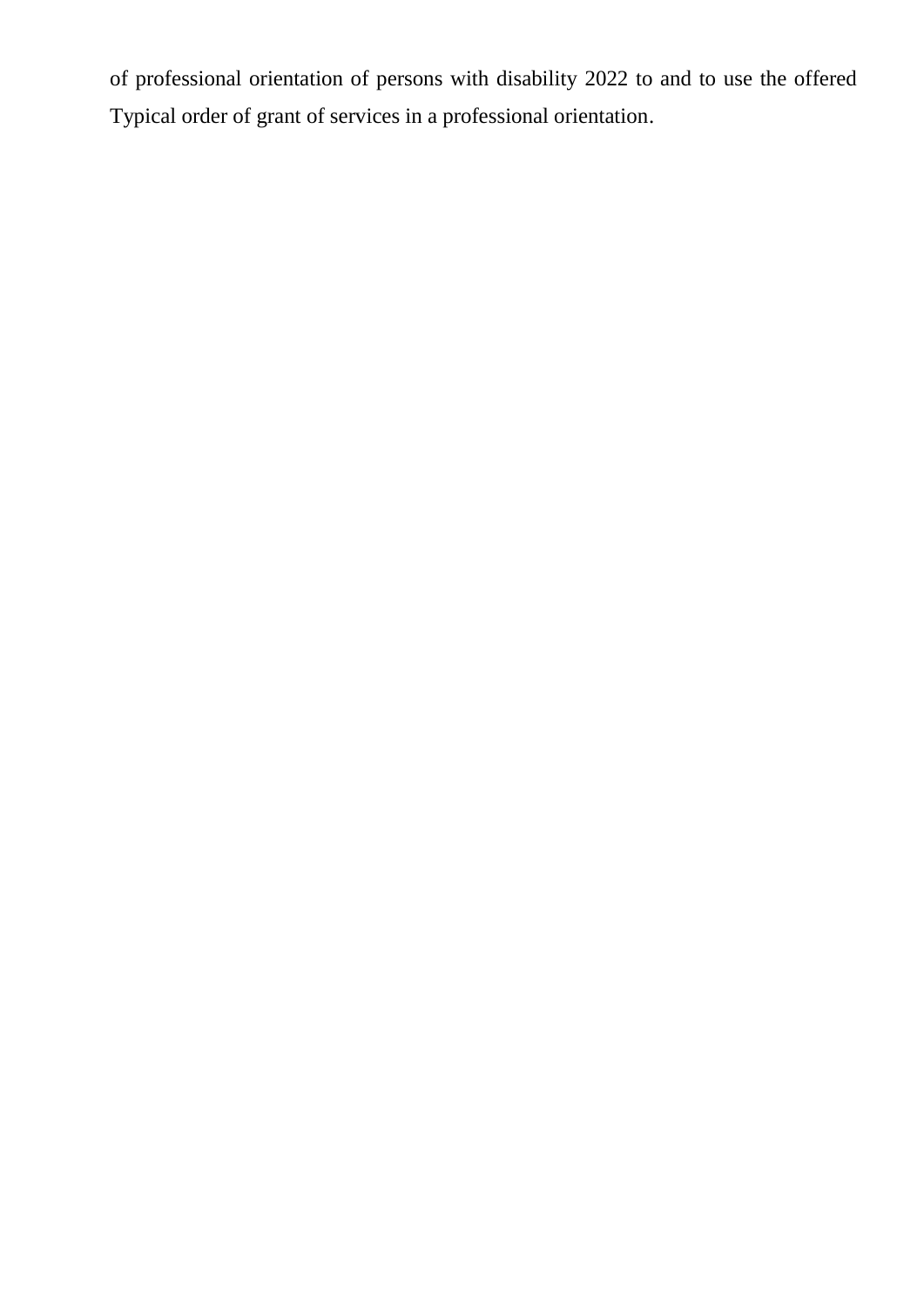#### *Valeriya Mirgorod-Karpova,*

*post-graduate student, specialist of the department of Administrative, Economic Law and Financial and Economic Security of the Educational-Scientific Institute of Law of Sumy State University.*

### **INTERNATIONAL FINANCIAL ORGANIZATIONS AS SUBJECTS OF THE FINANCIAL SYSTEM OF UKRAINE**

External financial assistance aimed at improving the well-being of the population and economic development of the countries is gaining steady popularity in the world under the influence of globalization processes. Experiencing the crisis situation in most spheres, the indicator of which is the growth of unemployment and poverty, increase in public debt, the gradual decline of production, inflationary processes, the crisis in the banking sector, etc., Ukraine has chosen to co-operate with international financial organizations to attract negotiable and non negotiable financial resources for stabilization of the economic, financial, political, social situation.

The main purpose of this article is to study the subjects of the financial system of Ukraine and the separation of international financial organizations as part of the financial system of the state as subjects of emerging international relations.

Over the years of independence, Ukraine has already developed tendencies for cooperation with individual international financial institutions. The State is also receiving systematic lending from the International Bank for Reconstruction and Development, the European Bank for Reconstruction and Development, and the European Investment Bank. Since 1991 Ukraine, according to the statistics of the Ministry of Finance of Ukraine, received 12 billion Euro from the European Union and 11.9 billion USD from the World Bank.

Thus, globalization processes are a precondition for strengthening financial relations between states and building an efficient financial system in the country. In turn, cooperation with international financial institutions and institutions aimed at attracting financial resources contributes to increasing the stability of Ukraine's financial system. That is why the issue of forming an effective mechanism for attracting such funds and their further orientation for the realization of the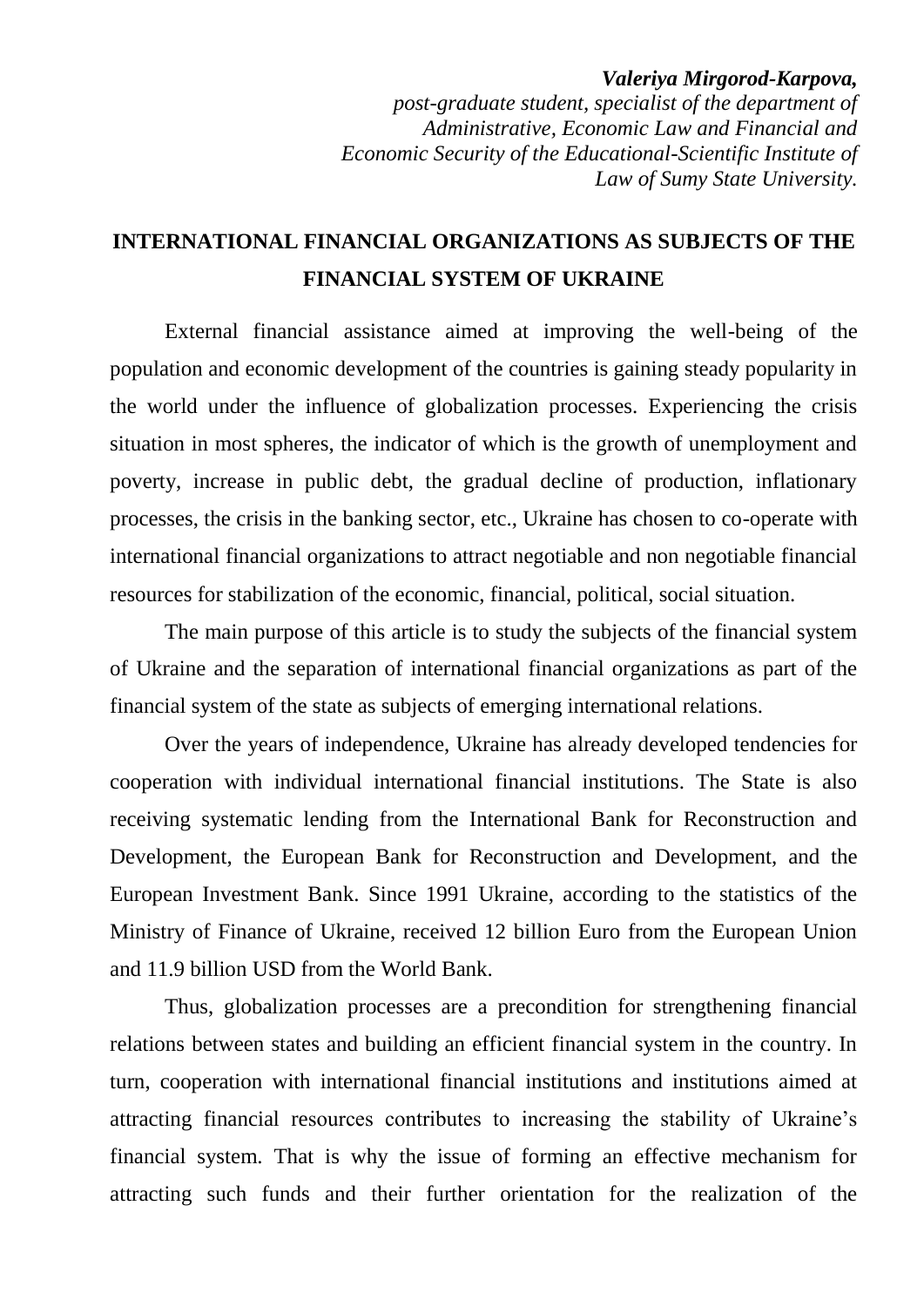corresponding programs of economic and social development of the state leaves is urgent for our country.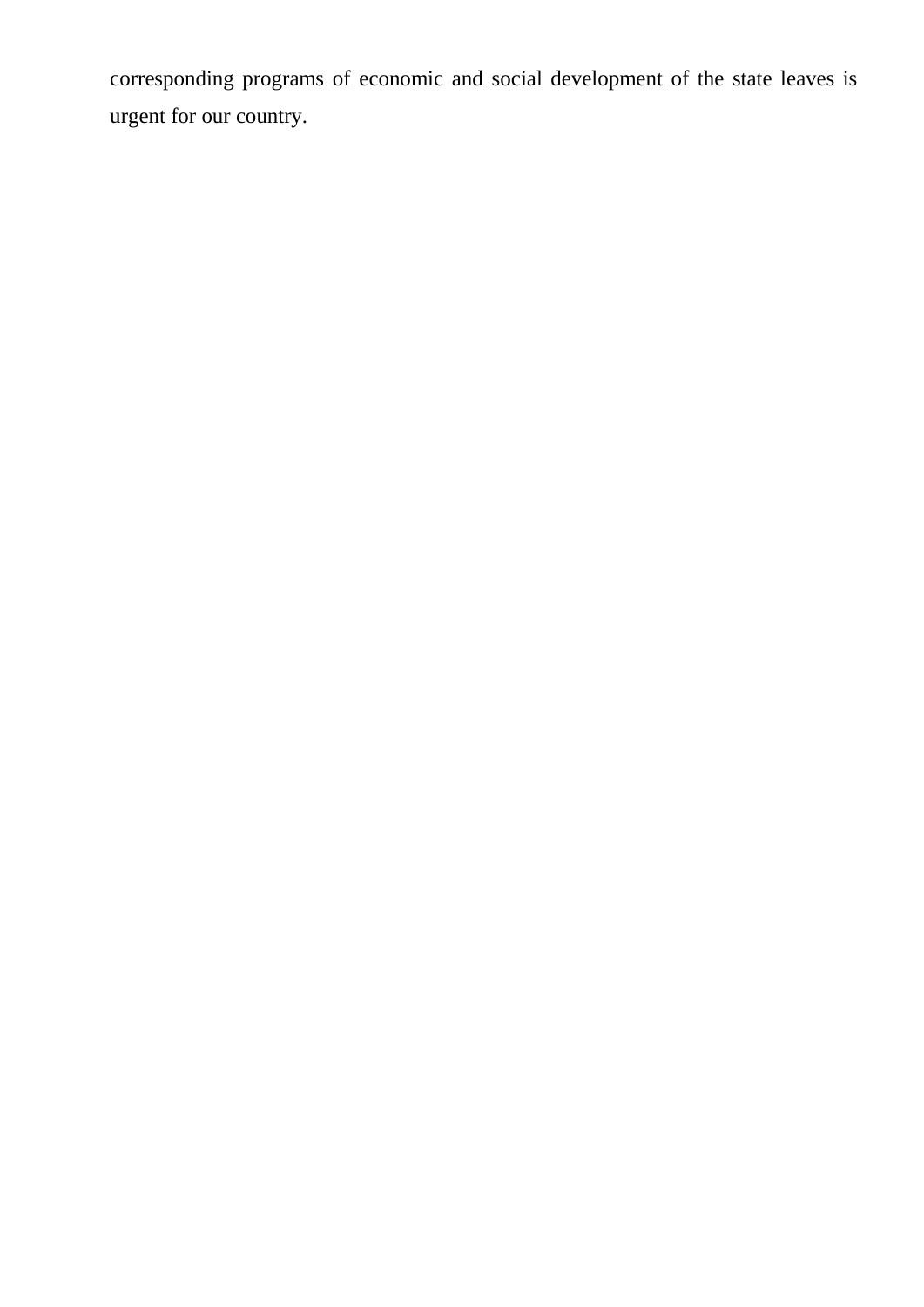*Yevgen Sobol,*

 *Doctor of Law, Professor Head of the department of state-legal disciplines and administrative law Volodymyr Vynnychenko Central Ukrainian State Pedagogical University Valentina Vladimirova, Associate professor of the department of state-legal disciplines and administrative law Volodymyr Vynnychenko Central Ukrainian State Pedagogical University*

### **CODIFICATION OF LEGAL NORMS IN THE DIRECTION OF REALIZING THE RIGHTS AND FREEDOMS OF PERSONS WITH DISABILITIES**

The paper emphasizes the need for codification of administrative law to implement and protect the rights and freedoms of persons with disabilities.

Determined the author's vision of the proposed Law of Ukraine "On the activities of public administration in promoting and protecting the rights and freedoms of persons with disabilities". Substantiated the necessity of systematizing administrative and legal norms concerning the implementation and protection of the rights and freedoms of persons with disabilities, eliminating conflicts between the laws, and bringing to the level of the law the legal norms regulated by by-laws.

Indicated the necessity of adopting the Law of Ukraine "On the activities of public administration in implementing and protecting the rights and freedoms of persons with disabilities ".

The main results of the systematization process during the construction of the said legislative act should be determined of the basic principles that will be the core vector in the direction of the activities of public administration actors; streamlining the powers of the subjects of public administration regarding the implementation and protection of the rights and freedoms of persons with disabilities through their transfer from legislative and subordinate normative legal acts; introduction of updated areas of activity for the authorities of the public administration in relation to the implementation and protection of specific rights and freedoms of persons with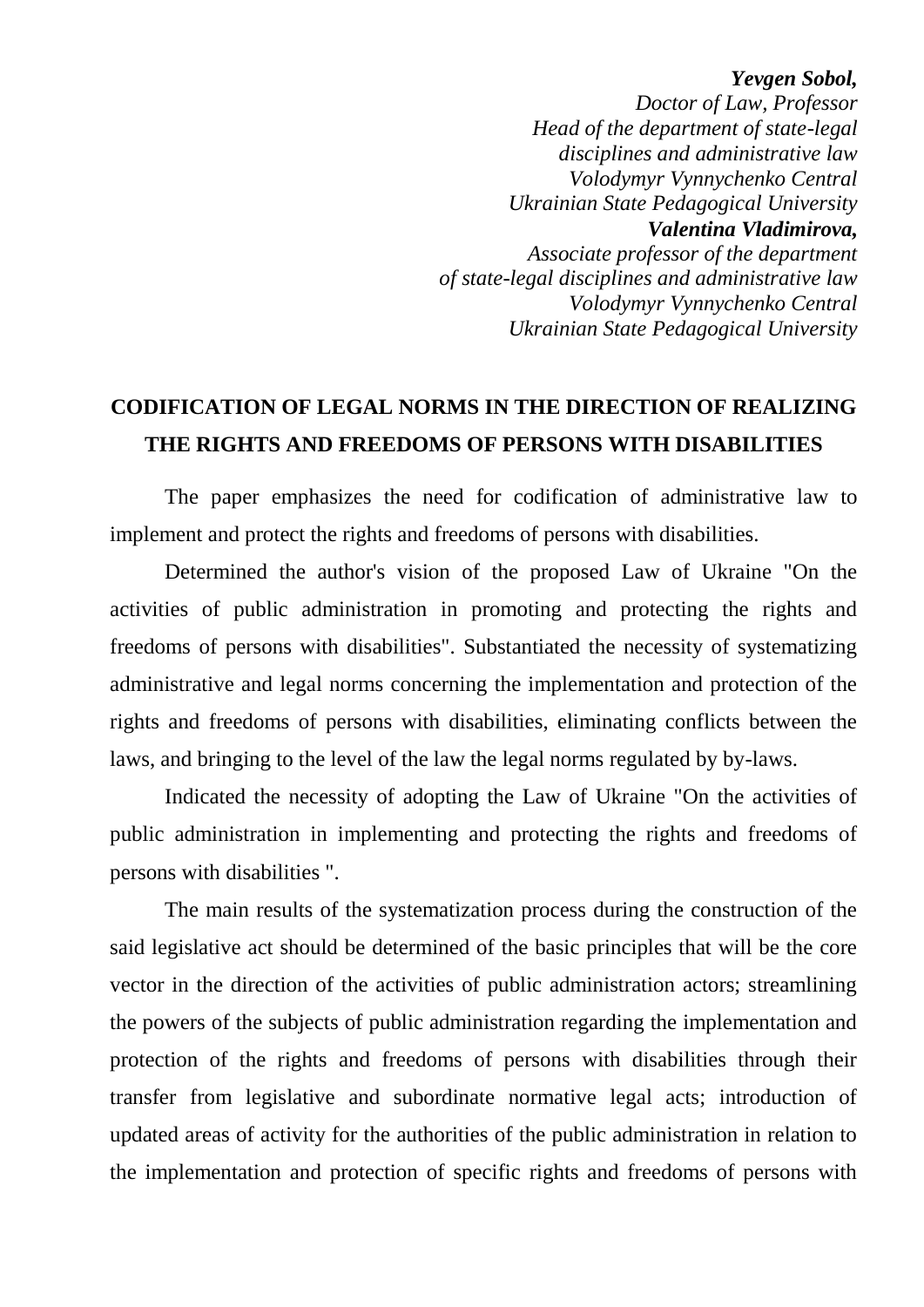disabilities (education, labor, accessibility, health care, etc.); designing it more informatively accessible, convenient for use; detection and elimination of collisions. In order to streamline the administrative rules and comply with these key requirements in the proposed legislative act, one of the main forms of codification of legislation should be used - codification.

The proposed legislative act must have such a structure. Section I. General Provisions. Section II. Areas of activity of the public administration regarding the implementation and protection of the rights and freedoms of persons with disabilities. Section III. Interaction of subjects of public administration with non-profit organizations on issues of implementation and protection of the rights and freedoms of persons with disabilities. Section IV. The responsibility of public administration bodies for violating the rights and freedoms of persons with disabilities.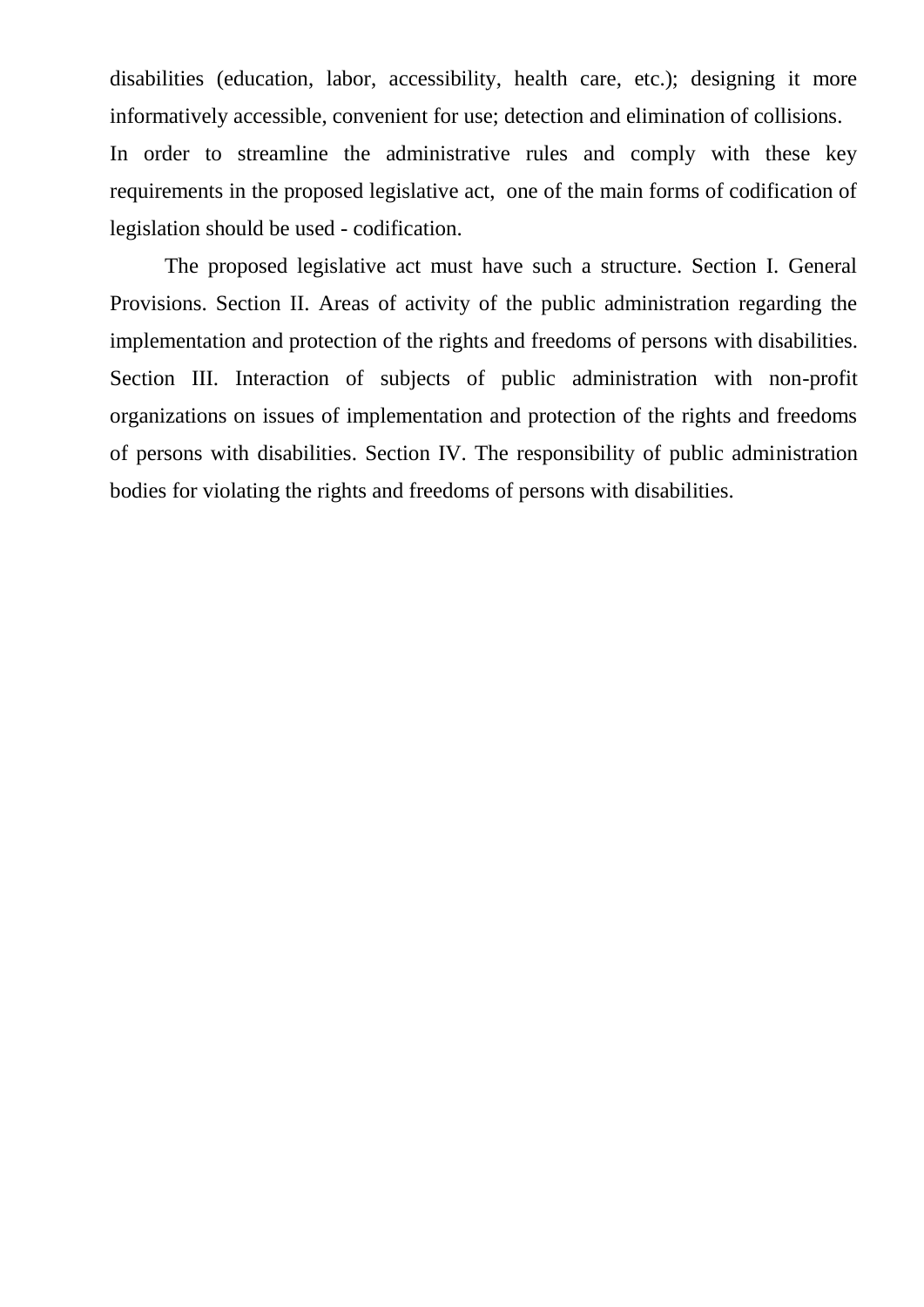*Igor Pyroha, Doctoral student, Uzhgorod national University, Candidate of Law Sciences (PhD)*

#### **MINIMUM CONSUMER BUDGET: LEGAL DEFINITION**

Legislative and normative acts of Ukraine form a system of state social standards, guarantees and norms, which does not fully disclose the essence of these concepts, does not reflect their characteristic properties, does not establish ways to calculate them. The basis for social standards in Ukraine is the subsistence minimum, the content of which is not defined by law. As a result, we have two subsistence minimum, the value of which is more than twice. One is used to determine the size of the minimum pension and salary of the employee of the first tariff category and equals the cost of food plus the mandatory rate of payment for housing and communal services (15%). The second one is used for monitoring, and its value is close to the cost of sets of food, non-food products and services approved by the Cabinet of Ministers of Ukraine. The minimum wage is set at the level of the second subsistence minimum and does not include taxes and duties (19.5%), which are counted on the minimum wage.

In order to eliminate conflicts, the legislation proposes to introduce the concept of "consumer basket". The consumer basket defines the standards of consumption of food products and housing and communal services, the cost of which is 80% of the cost of the consumer basket. The remaining 20% is the cost of non-food products and other services (except for housing and communal services).

The cost of the consumer basket must be determined quarterly as the sum of the cost of food and housing and communal services, multiplied by 1.25. The subsistence minimum is equal to the sum of the value of the consumer basket and the statutory taxes and fees.

The content of the consumer basket, the way of determining its value and the size of the subsistence minimum should be established by the Law of Ukraine, which should replace the current Law "On the subsistence minimum".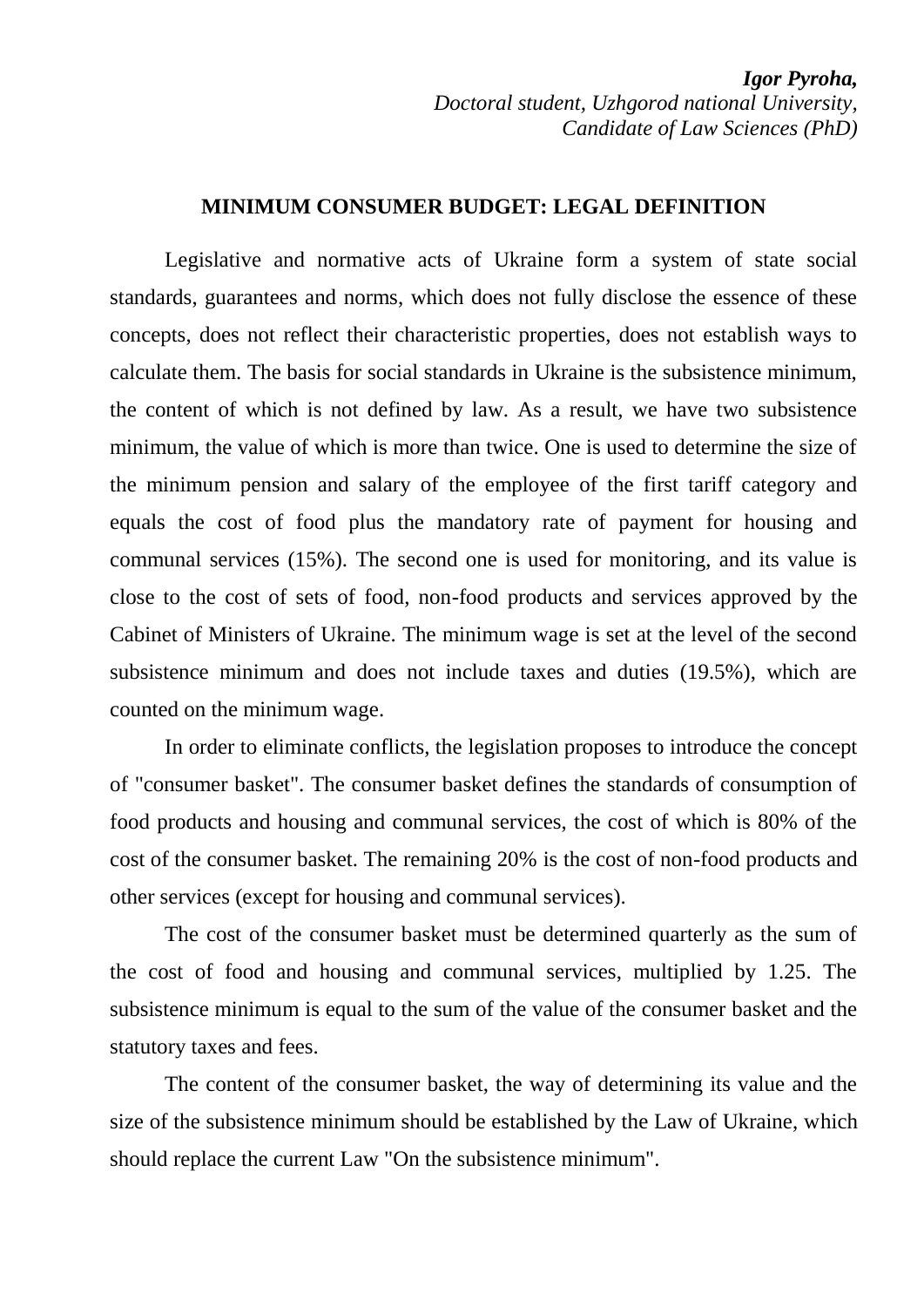#### *Elena Sokurenko, Candidate of Juridical Sciences, Senior Lecturer of the Department of Branch law and law enforcement activities Volodymyr Vynnychenko Central Ukrainian State Pedagogical University*

## **АMINISTRATIVE AND LEGAL ASPECTS OF PROTECTION OF RIGHTS AND FREEDOM OF HUMAN AND CITIZENS**

This article explores the main administrative and legal means of protecting the rights and freedoms of man and citizen, analyzes the relationship concept of security and protection.

Under the method of protection, it is proposed to understand a set of features of a legal nature, reflecting the essence of the violated law and the peculiarities of the process of its restoration, as well as the type of legal liability that applies to the offender.

It is also noted that the protective function of law, aimed at minimizing the number of negative phenomena in the field of public relations, primarily between citizens and state authorities and their officials.

The essence of administrative and legal ways of protecting human and civil rights and freedoms is determined and analyzed. It is noted that one of the main administrative and legal methods of protecting the rights and freedoms of man and citizen is the constitutional right of citizens to appeal.

Under the method of protection, it is proposed to understand a set of features of a legal nature, reflecting the essence of the violated law and the peculiarities of the process of its restoration, as well as the type of legal liability that applies to the offender.

It is noted that the right to appeal citizens is a legal and social right to apply to the court in order to protect the rights and legitimate interests, as well as expression of social freedom and the implementation of international standards in the field of human rights and citizens.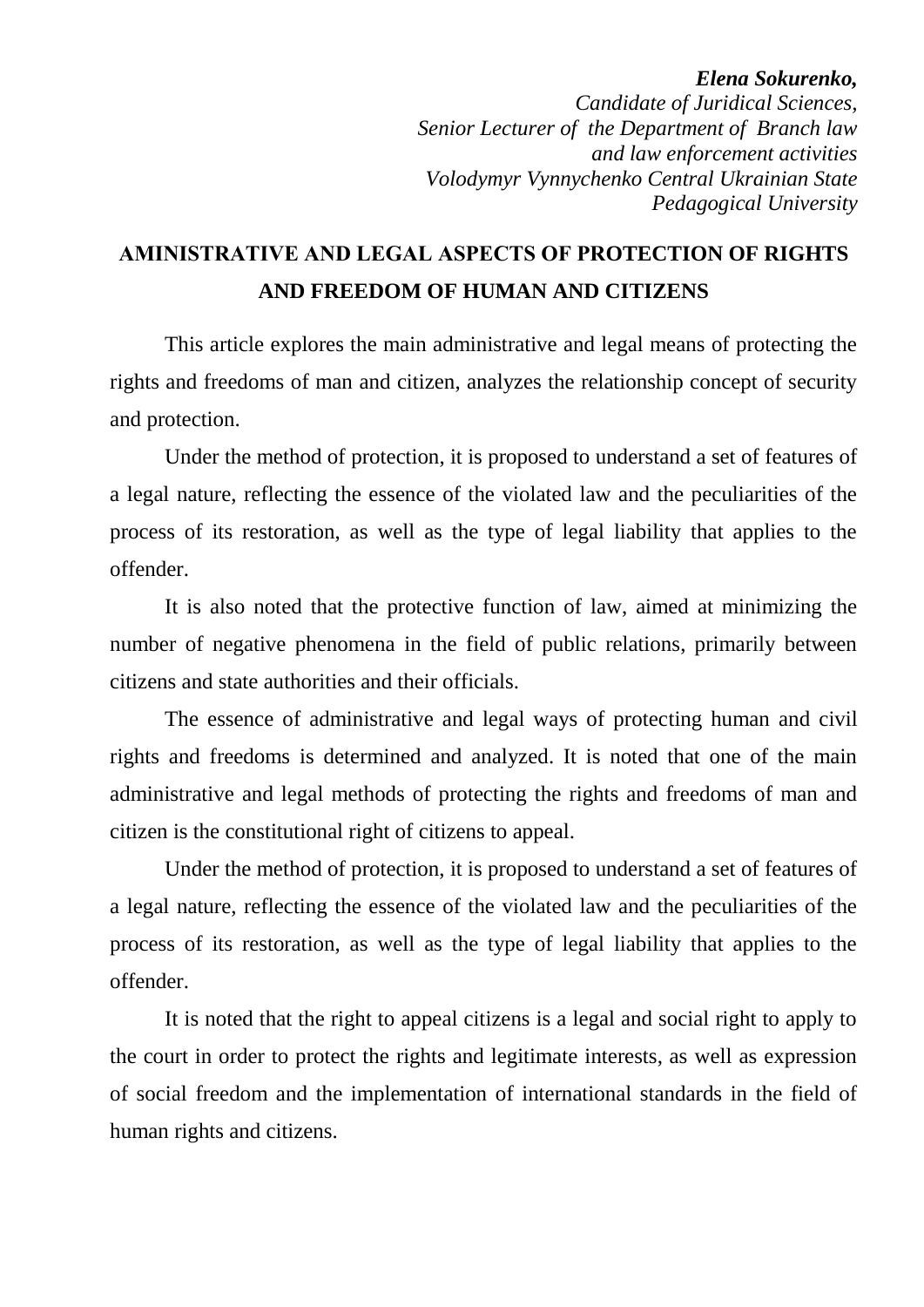#### **FEATURES OF THE ORGANIZATION OF PRIMARY PROFESSIONAL TRAINING OF POLICE OFFICERS FIRST ADMITTED TO SERVICE IN THE POLICE, AT THE LEVEL OF THE CENTERS OF PRIMARY PROFESSIONAL TRAINING "ACADEMY OF POLICE"**

The article is devoted to the analysis of the administrative and legal regulation of the organization of primary professional training of police officers, who were first admitted to the police service at the primary professional training centers of the Police Academy. The author highlights the problems associated with the imperfection of the normative legal acts regulating the investigated issue, and also suggests ways to solve them. This imperfection is manifested first of all in the nonharmonization of the provisions of normative legal acts regulating issues of primary professional training of police officers, which determines the direction of further scientific research to improve them in the light of departmental education reform. This situation has arisen since the issuance of the Order of the Ministry of Internal Affairs of Ukraine "On Approval of the Concept for the Introduction of a Three-Level Model of Training Police" dated January 29, 2018, No. 51, which establishes: 1) the basic level of vocational education; 2) defines the six-month period of primary professional training of police officers who were first admitted to the police service; 3) provides for the achievement of a qualification of a "qualified worker" requiring a diploma of established standard after successful completion of primary professional training. All this leads to the need to amend the Provision on the organization of initial training of police officers who were first taken to police service. Today, as already noted, according to the Provision on the organization of primary professional training of police officers who were first admitted to the police service, training of policeman is confirmed by a certificate of primary professional training. It should be noted that in our opinion such an approach is inappropriate, since it follows from the analysis of normative legal acts that regulate technical and vocational education that such a document, such as a certificate about the completion of a certain level of education generally, is not foreseen.